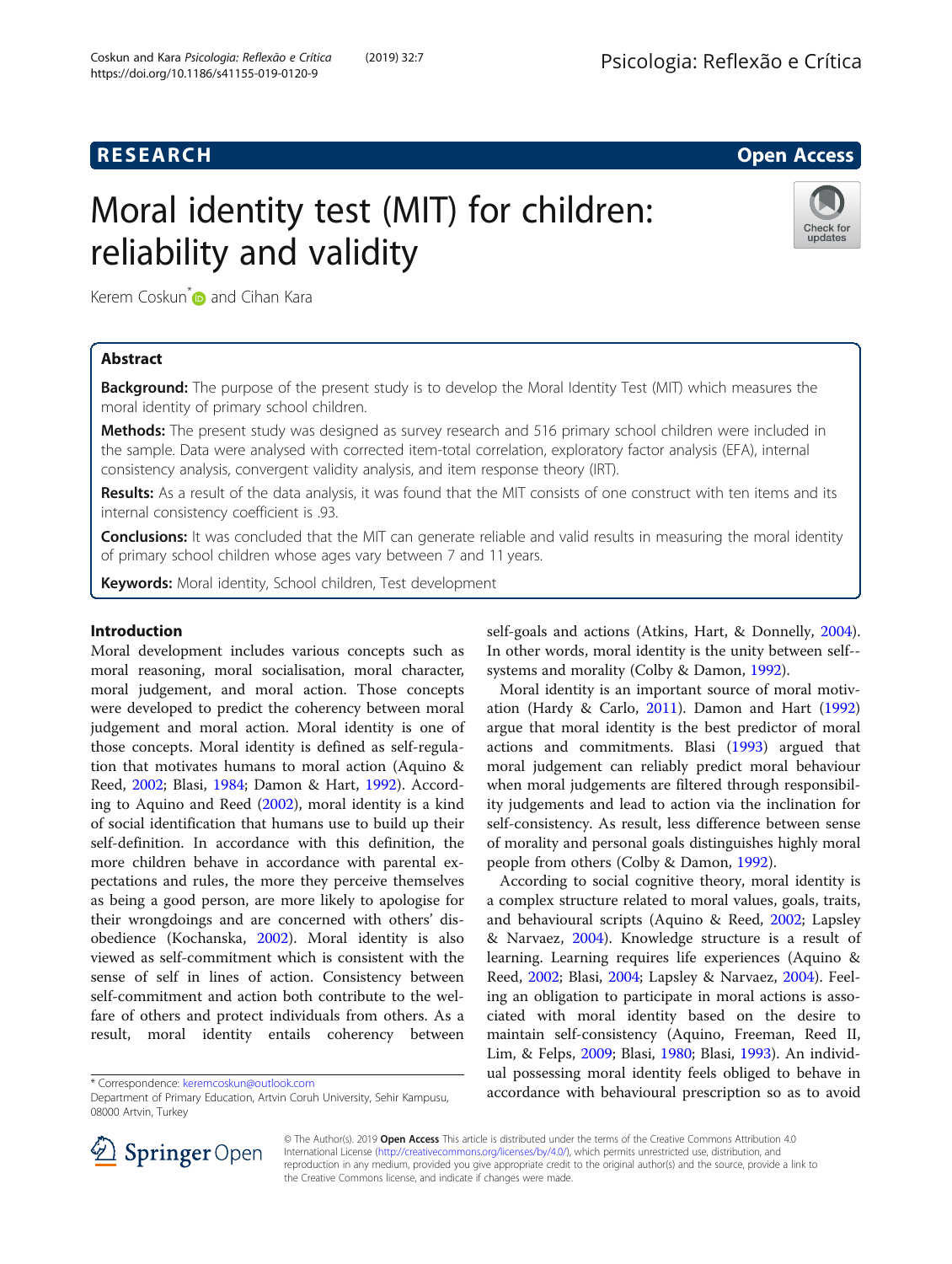self-condemnation. However, those whose moral identity is less central to self-concept are not motivated to become involved in moral actions (Aquino et al., [2009](#page-7-0)). According to the social-cognitive perspective, self-concept is a network of identity schemas. The influence of any identity encompassing the working self-concept allows access to moral schemas and behavioural scripts in any given situation. When moral identity is accessible, a person describing themselves as a moral individual generates moral action. Therefore, situation and environmental factors influence the action of moral schemas and self-concept, and accessibility of moral schema.

Schemas play key roles in instilling healthy moral identity in children. Schemas are the mental construction and representation related to an object and event in the mind. Based on this definition, it can be concluded that moral schema is a mental representation about what moral actions are and what it means to be a moral person (Hardy & Carlo, [2011](#page-7-0); Lapsley & Narvaez, [2004](#page-7-0)). Schema appears and develops in interpersonal relationships and by observing others in social environments. Therefore, schema is formed through social interactions and open to change. Moral schema emerges in social interactions. Social interactions, however, build up self and identity because responses to social environment lead to feedback related to the response of the individual. This feedback, in turn, constructs self and identity. In turn, as a result of social interaction, mental prototypes about how to behave and what is moral develop in the individual. Therefore, moral schemas are necessary and must be readily accessible for social information processing in order to construct moral identity (Narvaez, Lapsley, Hagele, & Lasky, [2006\)](#page-7-0). Moral identity requires a deep network of cognitively accessible mental schemas (Lapsley & Narvaez, [2004](#page-7-0)).

Social experiences such as helping, caring, and sharing provide scripts or event representations about moral actions (Hardy & Carlo, [2011\)](#page-7-0). Social experiences through either vicarious experience or direct experience build up behavioural scripts in memory that allow those behaviours to become more automatic and self-evaluative. This behaviour links moral affect to related schemas. This moral schema leads the individual to perform or avoid certain behaviour (Reimer, [2003\)](#page-7-0).

Moral identity consists of three components of will power, moral desire, and integrity. Willpower is a motivation to cope with external and internal impediments in pursuing a long-term aim. Integrity allows integration of commitment to sense of self. Moral desires manage willpower and integrity, providing a framework in which action is significantly moral (Blasi, [2004\)](#page-7-0).

#### Rationale of the study

Moral identity plays a crucial role in predicting and explaining moral action that it was defined in different ways and various models were developed for it. Blasi ([2004\)](#page-7-0) developed a self-model that handled moral identity with moral judgement. The model developed by Atkins et al. [\(2004\)](#page-7-0) suggests that moral identity arises from moral judgement, self-understanding, and social opportunities. There are a plethora of definitions about moral identity (Aquino & Reed, [2002](#page-7-0); Atkins et al., [2004](#page-7-0); Blasi, [1993;](#page-7-0) Damon & Hart, [1992;](#page-7-0) Hardy & Carlo, [2011](#page-7-0)), and there is a large body of study which explains moral identity in an operational way (Aquino & Reed, [2002](#page-7-0); Aquino et al., [2009;](#page-7-0) Frimer & Walker, [2009;](#page-7-0) Hardy & Carlo, [2005;](#page-7-0) Hart, [2005;](#page-7-0) Lapsley & Narvaez, [2004](#page-7-0); Pagano, [1991;](#page-7-0) Reynolds & Ceranic, [2007](#page-7-0); Splitter, [2017](#page-7-0)). However, there are very few studies which developed a self-report instrument for moral identity (Aquino & Reed, [2002\)](#page-7-0) and there is no scale which assesses the moral identity of primary school children through performance tests. Therefore, the present study aims to develop a test which assesses the moral identity of primary school children. Moral identity among adults and adolescents has been studied, whereas there is no research which seeks to investigate moral identity among children who attend primary school (Damon & Gregory, [1997](#page-7-0); Hart, Atkins, & Ford, [1998;](#page-7-0) Henry, [1987;](#page-7-0) Splitter, [2017](#page-7-0); Youniss & Yates, [1997\)](#page-7-0).

Learning related to moral behaviour has become crucial in school environments. Because not only are schools the places where cognitive abilities of students are improved, but also they are responsible to teach moral behaviours. Moral identity of primary school children can be observed, measured, and monitored through moral identity. Consequently, a moral identity scale can be said to help teachers monitor moral behaviour of primary school children and evaluate classroom activities of learning outcomes for moral learning outcomes.

#### Method

#### Design of the study

The present study was designed as survey research, one of the quantitative research traditions, due to the fact that the present study aims to generalise research findings over a population and testing aims to assign scores and numbers to behavioural dispositions and characteristics (Fraenkel, Wallen, & Hyun, [2012;](#page-7-0) Murphy & Davidshofer, [2005](#page-7-0)). The purpose of the study is to develop a performance test which yields reliable and valid results in measuring moral identity among primary school children. Test development includes two phases of construction of the test and norming and standardising the test (Murphy & Davidshofer, [2005\)](#page-7-0).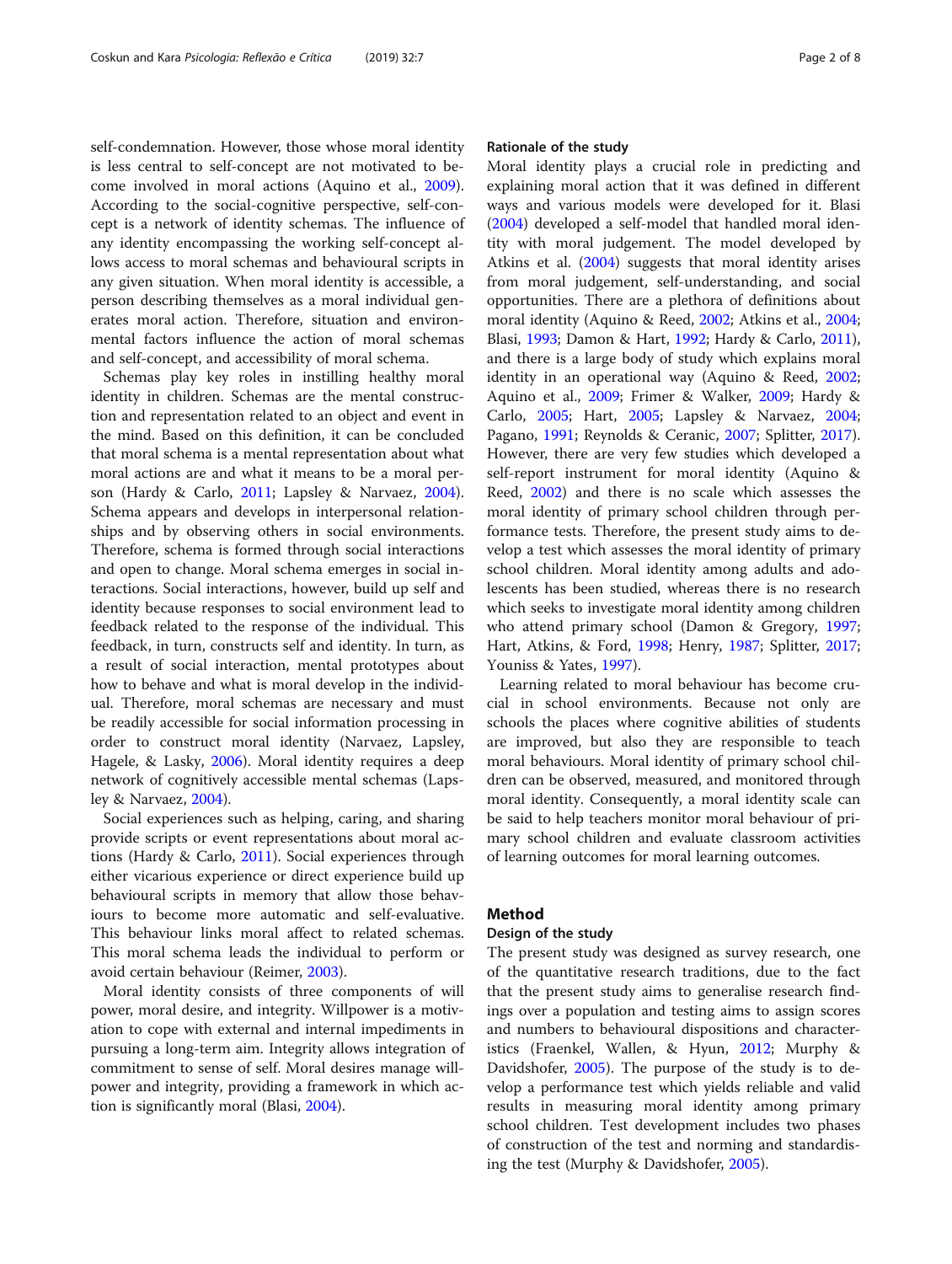#### Construction of the test

Test construction involves item writing, item content, and item response.

### Item writing

Moral rules, moral behaviours, and moral principles are taken for granted in the socio-cultural environment. Therefore, semi-structured interviews were conducted with a primary school teacher and a parent to ruminate on and understand what a typical Turkish primary school child experiences and how he behaves during events which require moral judgement and moral action in home and school settings. In the semi-structured interview, the primary school teacher was asked to give examples of moral behaviour and immoral behaviour among their students. The same questions were asked to the parent. Statements of the teacher and the parent functioned as a basis for situations in which primary school children conduct hypothetical thinking. A literature review was carried out in order to give items a theoretical background. For this reason, Atkins et al. ([2004](#page-7-0)), Blasi [\(1984](#page-7-0), [2004](#page-7-0)), Colby & Damon [\(1992](#page-7-0)), Hardy & Carlo [\(2011\)](#page-7-0), Kleinberger, ([1982\)](#page-7-0), and Lapsley & Narvaez ([2004](#page-7-0)), were reviewed. The literature review and statements of the primary school children and the parent enabled integration of fact and theory. As a result of the interviews and the literature review, 18 items were written.

#### Item content, item response alternatives, and scale construction

Blasi [\(2004\)](#page-7-0) argued that moral identity requires three components of willpower, moral desire, and integrity. In accordance with Blasi ([2004\)](#page-7-0)'s argument, it was decided that item responses would have three alternatives of "I warn", "I abstain", and "I don't care". Response of "I warn" to the items proves the existence of willpower, moral desire, and integrity. Response of "I abstain" to the items indicates the existence of moral desire but discloses a lack of willpower and integrity. Response of "I do not care" to the items is an indicator of deficiency of willpower, moral desire, and integrity. Therefore, the response of "I warn" was given 3 points, the response of "I abstain" was scored with 2 points, and the response of "I do not care" was given 1 point. As a result of the objective construction of response alternatives, the MIT has maximal performance (Cronbach, [1970\)](#page-7-0). In addition, it is known that children find drawings interesting so they make an assessment of children's skills easy (Lewis & Greene, [1983](#page-7-0)). Therefore, it was decided that drawings which depict facial expressions related to "I warn", "I abstain", "I do not care" was added to the response alternatives of the Moral Identity Test. As a result, response alternatives involve written expressions and visual

expressions and written and visual stimuli were integrated for each of the 18 items. After integration of written and visual stimuli for response alternatives, test-construction was finalised and a draft of the MIT was created.

Determining clarity in expression and theoretical relevance of items with phenomenon which is observed and measured is a key step in test development. Determining clarity in the expression of the items requires an expert of Turkish language while examination of the 18 items in terms of entails expert of primary education and moral education. Therefore, the draft MIT was sent to five experts whose expertise is related to moral development, primary teaching, and Turkish language to determine whether it could assess the skills targeted, includes necessary elements of moral life, and has good clarity in Turkish. Two of them are expert on moral education, two of them are expert on Turkish language, and one of them is expert on primary education. After feedback was received from the experts, necessary corrections were made and the final draft of the MIT was created.

#### Norming and standardising the test

Norming and standardising the test involves three stages of norming and defining the population, selection of sample, and standardisation (Murphy & Davidshofer, 2005).

#### Norming and defining the population

The basic purpose of norming is to determine the normative group. The intended use of the test determines the normative group (Murphy & Davidshofer, 2005). The Moral Identity Test (MIT) aims to assess the moral identity of primary school children whose ages range between 7 and 10 years. Therefore, the population of the study includes primary school children (Additional file [1\)](#page-6-0).

#### Selection of the sample

Determining the target population is followed by selection of the sample. Due to financial and time constraints, sampling strategies were used to derive a representative sample from the population (Murphy & Davishofer, 2005). Cluster random sampling strategy was employed owing to the impossibility of listing all primary school children and lack of inclusion of age groups in the sample the same as the population (Fraenkel et al., [2012](#page-7-0)). Before data collection, official and ethical approval was taken from Provincial Directorate of National Education in Artvin, which is in northeast part of Turkey.

Cluster sampling strategy was used to collect data due to the impossibility of random sampling, administrative difficulties, and listing all members in the population.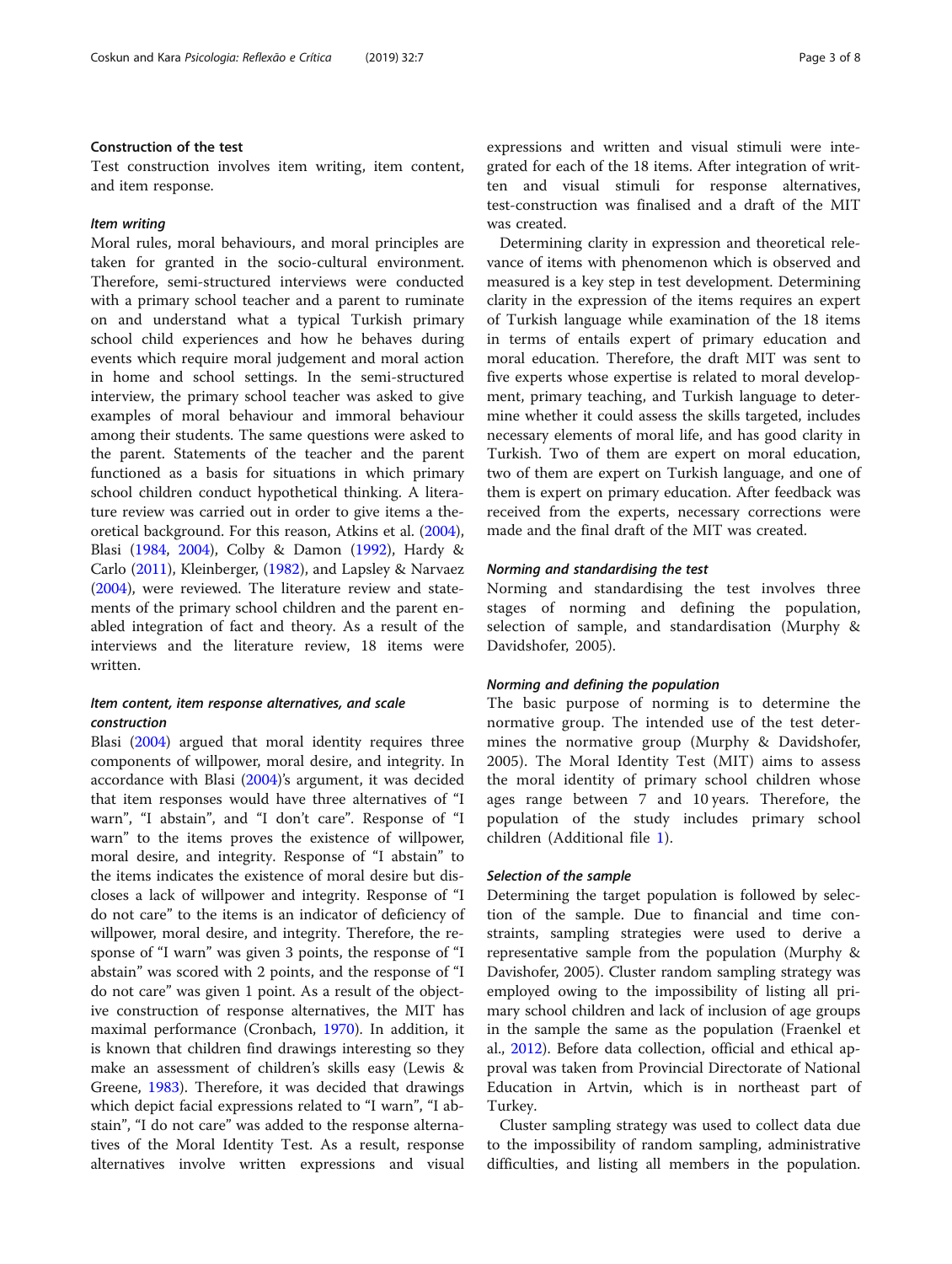<span id="page-3-0"></span>Grades in primary school years were determined as reference unit. Moreover, Turkey is such a large country that it is difficult to reach primary schools from all regions of it. Participants studying primary school grades were chosen. As a result of cluster sampling, 516 primary school children were recruited. Of them, 116 were included in validation studies and 400 of them were recruited for exploratory factor analysis (EFA), item analysis, reliability analysis, and item response theory (IRT). One hundred eighty-nine (47.2%) of them are female, and 211 (52.8%) of them are male primary school children. As for distribution of the participant children to the age groups, 100 primary school children fell into each of the age groups. The mean age of the sample was found as 8.5 and its standard deviation was observed as 1.11.

#### Standardisation

Standardisation is the last stage in test development. The major aim of standardisation is to remove extraneous variables, which could influence test performance of the participating children. In order to standardise the testing process, testing conditions and procedures must be kept as invariant as possible in every administration of the test (Murphy & Davidshofer, 2005).

Schools were visited, and the aim of the study was explained to primary school children and their teachers. After they accepted voluntary participation in the study, a colour printed version of the MIT was given to them. The MIT, its items, and response alternatives were explained to the participant primary school children. They were asked to follow instructions from the researchers, not to pass to the next items without instruction from the researchers, not to speak their responses so that they could think about the items and their responses, and avoid influencing each other or were influenced by any peers. As a result, testing conditions and procedures were kept as stable as possible. Overall, the participant children completed the test within 20 min.

#### Results

#### Data analysis

Data analysis includes three main strategies of disclose latent trait variance, structural analysis, and item response theory (Clark & Watson, [1995](#page-7-0); Loevinger, [1957](#page-7-0)). Structural analysis and item response theory were used to construct the MIT. Structural analysis was conducted through SPSS, and item response theory analysis was carried out via STATA.

#### Structural analysis

Item-total correlations, internal consistency, exploratory factor analysis, validation, and item response theory (IRT) were used to reveal structural characteristics of the MIT. This stage plays a key role because the MIT measures moral identity among primary school children through theoretical-based measurements (Clark & Watson, [1995\)](#page-7-0). Therefore, item analysis through corrected item-total correlation and item response were conducted to determine internal consistency and unidimensionality of the MIT.

#### Item-analysis with item-total correlation

Item analysis through corrected-item total correlation helps to identify the items that do not correlate with the overall test and measure different dispositions or traits. Corrected item-total correlation analysis indicated that all of the items are correlated with the overall test score. In other words, there is no item whose corrected item-total correlation is lower than .30 (Nunnally & Bernstein, [1994](#page-7-0)). Therefore, it was decided to include 18 items in exploratory factor analysis. Results of item analysis are shown in Table 1.

#### Exploratory factor analysis

Exploratory factor analysis (EFA) allows identification of inter-correlated items and clusters them under the same constructs (Field, [2009\)](#page-7-0). Before EFA, the Kaiser-Meyer-- Olkin (KMO) coefficient and Barlett's test were examined. KMO was found as .92 and Barlett's test was observed to be significant ( $\chi^2 = 3117$ , 045;  $p \le 0.001$ ). Based on the results of KMO and Barlett's test, the sample was found to be large enough to conduct EFA (Field, [2009](#page-7-0); Henson & Roberts, [2006](#page-7-0)). Varimax rotation method was used because of the fact that varimax rotation makes factors more interpretable as clusters and disperses factor loadings. Eigenvalue was regarded as reference to decide the number of factors. EFA was conducted and it was observed that there were three factors whose eigenvalue is over 1.00. However, it was found that item 1, item 3, item 5, item 6, item 8, item 10, item 14, and item 16 were included in two factors due to the

|  |  | Table 1 Item analysis results |  |
|--|--|-------------------------------|--|
|--|--|-------------------------------|--|

| Item    | Corrected item-total correlation |  |
|---------|----------------------------------|--|
| Item 1  | .51                              |  |
| Item 2  | .60                              |  |
| Item 3  | .58                              |  |
| Item 4  | .74                              |  |
| Item 5  | .45                              |  |
| Item 6  | .48                              |  |
| Item 7  | .69                              |  |
| Item 8  | .38                              |  |
| Item 9  | .64                              |  |
| Item 10 | .65                              |  |
| Item 11 | .79                              |  |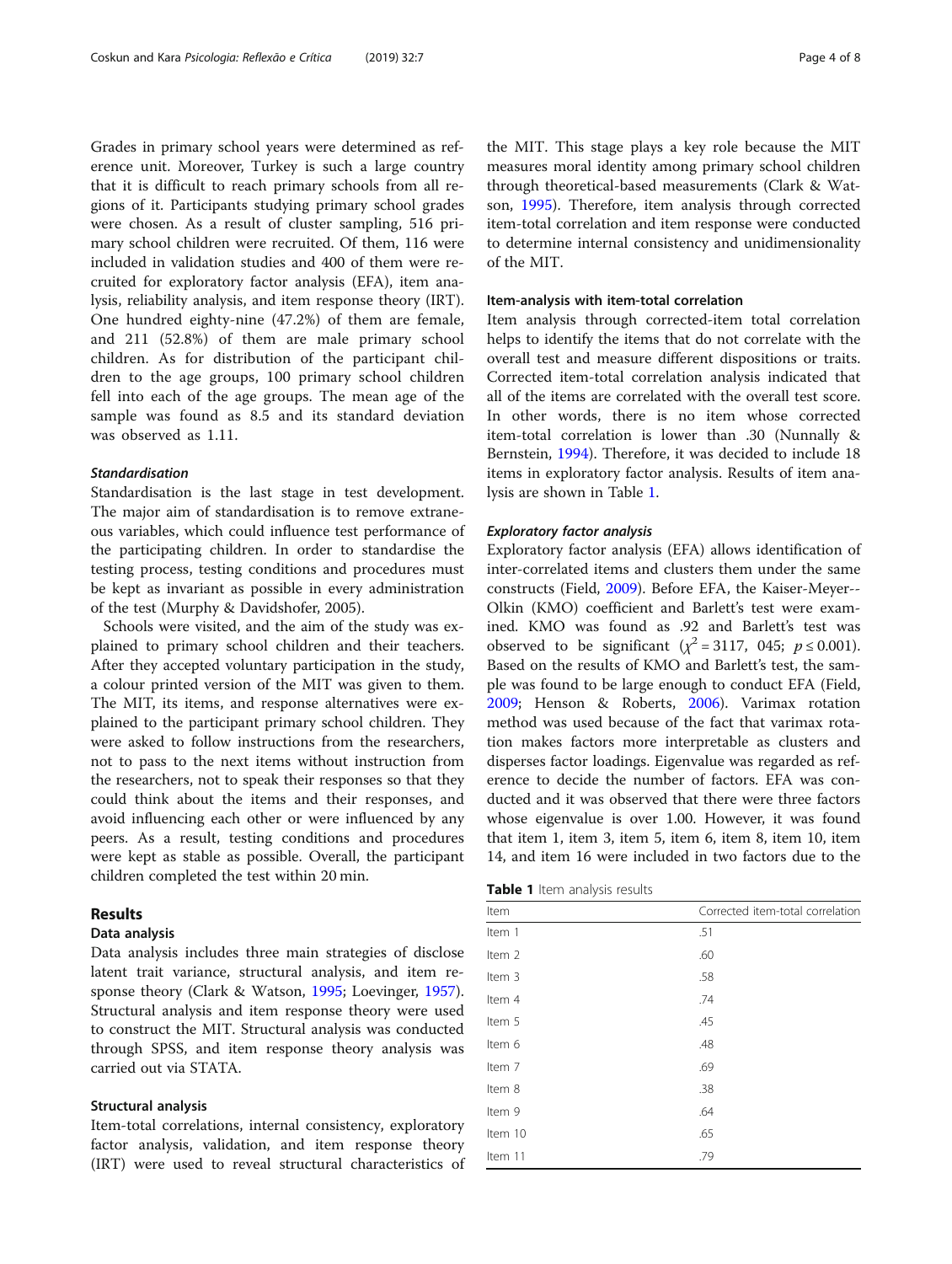difference of less than 1.00 in factor loadings. These eight items were discarded from EFA while item 2, item 4, item 7, item 9, item 11, item 12, item 13, item 15, item 17, and item 18 were kept in EFA. EFA was carried out again and it was found that there is one factor whose eigenvalue is over 1.00. One factor solution with ten items explains 64% of total variance. The number of factors must explain at least 50% of the total variance (Merenda, [1997\)](#page-7-0). As a result, it was concluded that one-factor solution with ten items can identify a strong construct from the data. It was also seen that factor loadings of the items vary between .634 and .871.

#### Internal consistency

Internal consistency is a reliability method that reveals the precision of test (Briggs & Cheek, [1986;](#page-7-0) Cronbach, [1951](#page-7-0); Murphy & Davidshofer, [2005;](#page-7-0) Nunnally & Bernstein, [1994](#page-7-0)). The Cronbach's alpha coefficient indicates the reliability coefficient based on internal consistency. As a result of the analysis, the internal consistency coefficient of Cronbach alpha was found to be .93. EFA results and internal consistency analysis results are displayed in Table 2.

#### Construct validity

Construct validity reveals whether test scores measure a specific construct (Campbell & Fiske, [1959](#page-7-0); Murphy & Davidshofer, [2005](#page-7-0)). In order to test construct validity, a subtype of construct validity called convergent validity was examined. Convergent validity is a parameter which indicates the degree to which two measurements of constructs are related to each other. Emotional intelligence and moral identity are affective dimensions of personality. Development in one measure supports the other measurement. In other words, it can be theoretically claimed that children with high emotional intelligence score better in the MIT than children with lower

Table 2 Exploratory factor analysis results

| Item    | Factor loadings | M    | <b>SD</b> | Alpha if item deleted |
|---------|-----------------|------|-----------|-----------------------|
| Item 2  | .634            | 2.27 | .91       | .93                   |
| Item 4  | .839            | 2,26 | .90       | .92                   |
| Item 7  | .820            | 2,27 | .93       | .92                   |
| Item 9  | .728            | 2,27 | .87       | .92                   |
| Item 11 | .871            | 2,26 | .91       | .91                   |
| Item 12 | .705            | 2,21 | .92       | .93                   |
| Item 13 | .882            | 2,24 | .83       | .91                   |
| Item 15 | .794            | 2,22 | .88       | .92                   |
| Item 17 | .835            | 2,56 | .70       | .92                   |
| Item 18 | .726            | 2.14 | .82       | .92                   |

Eigenvalues = 6.19 total variance explained; 64% KMO = .92 Barlett's test;  $\chi^2$  = 3117, 045;  $p \le 0.001$ 

emotional intelligence. Ten Years Emotional Intelligence (TYEIS) developed by Coskun, Öksüz, and Yılmaz ([2017\)](#page-7-0) and the MIT were administered to 116 primary school children who are 10 years old in order to test the construct validity through the correlation between the two measurements.

The correlation between TYEIS and MIT was found to be .46. Findings in Table 3 indicate that there is positive, moderate, and significant correlation between the two measurements ( $r = .46$ ;  $p < 01$ ). Based on the correlation analysis, the MIT has good convergent validity.

#### Precision of MIT through item response theory (IRT)

Item analysis based on a classical test discloses a great deal about the items. However, item analysis based on classical test development cannot reveal factors that are related to test takers and influence test performance. Item response theory (IRT) is handy to find nonlinear relationships between the test takers' characteristics and their responses to a test item because of the fact that IRT enables computation of a standard error of measurement for latent traits (Edelen & Reeve, [2007](#page-7-0); Hambleton & Swaminathan, [1985](#page-7-0); Murphy & Davidshofer, [2005](#page-7-0)).

#### Item characteristic curve (ICC)

The item characteristic curve is an essential function of the IRT. Therefore, construct analysis of the IRT is carried out based on the ICC. The ICC indicates the chances of responding with a correct answer through attributes or traits measured by a test. In other words, the ICC provides information about what extent the attribute measured by a test should be possessed by the individual in order to correctly respond to the item. The ICC also presents information about the item's difficulty, power of discrimination, and the probability of responding correctly by guessing (Murphy & Davidshofer, 2005).

The ICC analysis was conducted with the graded response model (GRM) due to the fact the MIT has three graded response alternatives and item responses are not dichotomous (Samejima, [1969](#page-7-0)). Results of the IRT related to the ICC are shown in Fig. [1](#page-5-0) and Table [4.](#page-5-0)

The value of  $a$  indicates the power of the discrimination between better performers and poor performers (Hambleton & Swaminathan, [1985\)](#page-7-0). Results of the GRM revealed that all of the items in the model have over 1.00 *a* value. Hence, it was concluded that all the items

Table 3 Results of correlation between the TYEIS and the MIT

| Measurements | Ν   |        |         |
|--------------|-----|--------|---------|
| The TYEIS    | 116 | $.46*$ | $00***$ |
| The MIT      |     |        |         |
| *Two-tailed  |     |        |         |

 $* p < .01$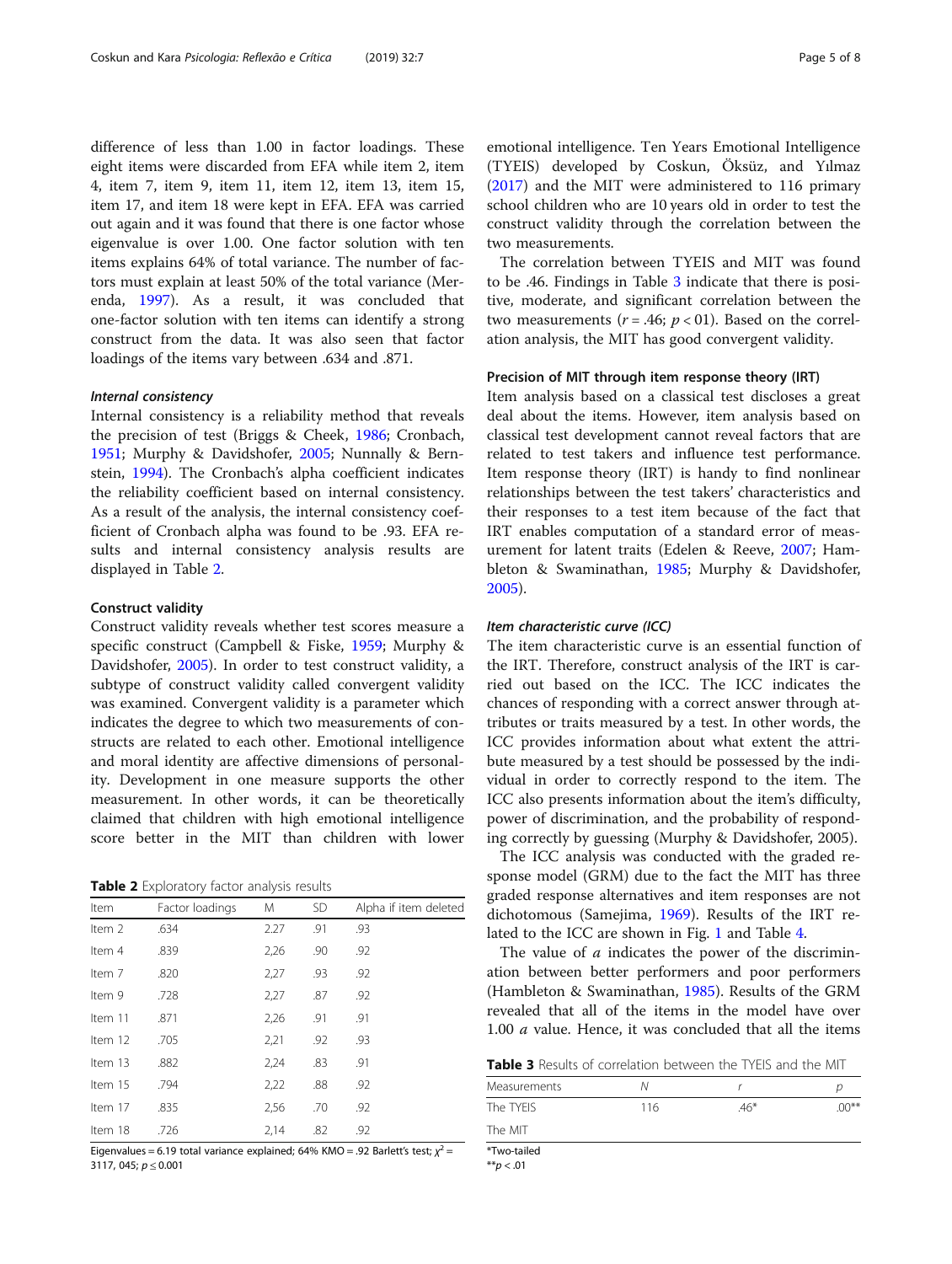<span id="page-5-0"></span>

can discriminate between better performers and poor performers. B values present information about the difficulty of the items and location of item parameters where the participant primary school children have .50 chance of responding correctly to the items. B values vary between −.1.64 and −.66. Consequently, findings of Table [1](#page-3-0) revealed that items of the MIT are capable of discriminating better performers from poor performers and possessing adequate item difficulty.

#### **Discussion**

The results of the study indicate that the MIT can yield reliable and valid results in measuring the moral identity of primary school children whose ages range between 7

Table 4 GRM item parameter estimates

| Item    | a    | b <sub>1</sub> | b <sub>2</sub> |
|---------|------|----------------|----------------|
| Item 2  | 1.87 | $-1.46$        | $-1.26$        |
| Item 4  | 4.80 | $-1.18$        | $-1.13$        |
| Item 7  | 4.43 | $-1.27$        | $-.87$         |
| Item 9  | 2.24 | $-1.64$        | $-1.02$        |
| Item 11 | 4.72 | $-1.38$        | $-1.09$        |
| Item 12 | 2.53 | $-1.28$        | $-.66$         |
| Item 13 | 5.98 | $-1.32$        | $-1.07$        |
| Item 15 | 2.90 | $-1.61$        | $-1.54$        |
| Item 17 | 4.00 | $-1.37$        | $-1.20$        |
| Item 18 | 2.35 | $-1.57$        | $-1.32$        |

and 11 years. Based on analysis results, it was also observed that it includes one-factor solution with ten items. The internal consistency coefficient of the MIT was found to be .93. In addition, all of the items in the MIT have over 1.00 *a* value; hence, it can discriminate well between primary school children with lower moral identity and children with higher moral identity.

Although moral identity has been studied a great deal in the relevant literature, there is only one scale about moral identity which is for adults and was developed by Aquino and Reed ([2002](#page-7-0)). As a result of the study, the MIT was developed to measure the moral identity of primary school children. While the moral identity scale developed by Aquino and Reed [\(2002\)](#page-7-0) is a self-report scale, the MIT is a test of maximal performance due to the fact that its response alternatives were graded in accordance with the moral identity model constructed by Blasi ([1984](#page-7-0)). This characteristic makes the MIT theoretically oriented.

Moral identity refers to coherency between sense of self and action (Atkins et al., [2004;](#page-7-0) Colby & Damon, [1992](#page-7-0)). As understood from the description, moral identity plays a key role in adjustment to social environments. Adjustment to social environment is a major aim of the formal education process. Therefore, schools have a responsibility to teach moral skills to students, along with families. Schools foster moral identity by offering opportunities for enactment of moral behaviours, a moral environment which is similar to real-life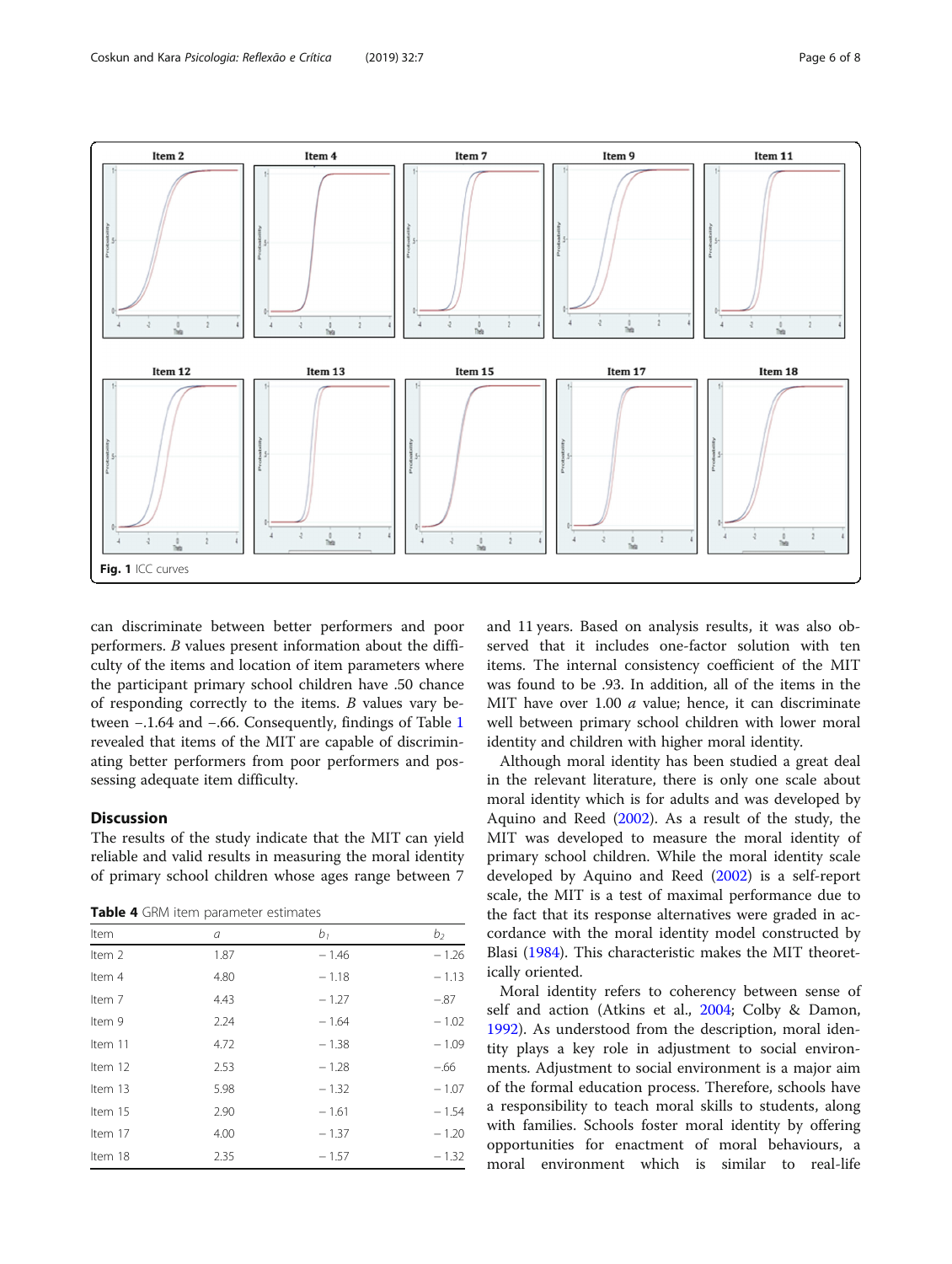<span id="page-6-0"></span>conditions, and direct instruction through both extra-curricular activities and curricular activities (Atkins et al., [2004\)](#page-7-0). Measurement and evaluation are essential parts of the instructional process to identify the impact of curricular activities. As for moral identity, measurement and evaluation provide feedback to teachers about what they have achieved and determine the impact of curricular activities. The MIT can also be used to monitor the moral development of students.

Development of moral identity is influenced by several factors. These factors can be classified as individual factors and contextual factors. Personality, attitudes, and cognitive development are considered as the individual factors. For instance, more cognitive development triggers more accurate moral information processing. More accurate moral information processing, in turn, makes children more adept in terms of moral identity. Family environment, social structure, institutions, and community organisations are the contextual factors. For example, a healthy and supportive family environment enables the development and integration of morals and identity (Hardy, [2008\)](#page-7-0). The MIT can be used to clearly identify the influence of both the contextual factors and the individual factors on moral identity among primary school children.

Schemas, self-concept, self-understanding, and sense of self comprise moral identity. They are also influenced by cultural factors. The MIT was applied to Turkish primary school children. Their moral schemas, self-concepts, self-understandings, and senses of self were shaped by Turkish culture. Therefore, the MIT is culturally specific. The MIT can be adapted to different cultural contexts to extend its validity.

#### Conclusion

The results of the study prove that the MIT produces valid and reliable results in assessing moral identity among primary school children and discriminates children with better response to the MIT from poor responders. The MIT is a maximal performance test so the test items and their responses, right and wrong answers, were determined based on the moral identity model developed by Blasi ([1984](#page-7-0)). The EFA results indicated that item 1, item 3, item 5, item 6, item 8, item 10, item 14, and item 16 should be discarded from the rest of the analysis because those items were included in two factors. Item 2, item 4, item 7, item 9, item 11, item 12, item 13, item 15, item 17, and item 19 were kept in the test. The construct consisting of item 2, item 4, item 7, item 9, item 11, and item 12, item 13, item 15, item 17, and item 19 has a one-factor solution and is unidimensional. Convergent validity was tested that by applying the TYEIS and the MIT to 116 primary school children and medium, significant and positive correlation was observed between the two measurements. The MIT's internal consistency coefficient was found to be .93. Therefore, the construct was analysed through item response theory (IRT), one of the modern testing traditions. The IRT results indicated that all the items in the MIT discriminate well between better responders and poor responders.

The MIT can be used in the evaluation of the impact of instructional activities about socio-emotional aspects of learning. The MIT can also be used by classroom teachers to observe and monitor the moral development of primary school children. The MIT can also be employed to determine the impact of individual factors and contextual factors on moral identity development among primary school children.

#### Limitations of the study and implications for future research

In future research, the MIT could produce valid and reliable results in assessing the impact of the socio-economic status of primary school children on moral identity during the primary school years. The limitation of the study is that the MIT was designed and developed in terms of Turkish culture and was administered to Turkish primary school children. The MIT needs adaptation to different cultural environments in future research. On the other hand, test-retest reliability of the MIT has not been calculated due to the omission of the participant primary school children. In the future research, test-retest reliability of the MIT can be examined.

Moral identity is closely related to cultural and socio-economic variables. Investigation of correlation between moral identity cultural and socio-economic variables is beyond the present research. Future research can address to reveal the variation of moral identity according to the socio-economic status of primary school children and cross-cultural research can compare moral identity across different countries.

#### Additional file

[Additional file 1:](https://doi.org/10.1186/s41155-019-0120-9) Moral identity test: its English translation. (DOCX 120 kb)

#### Abbreviations

1-MIT: Moral Identity Test

Acknowledgements Not Applicable.

#### Funding

The present submission has not received any funding.

#### Availability of data and materials

There is no availability of data and material.